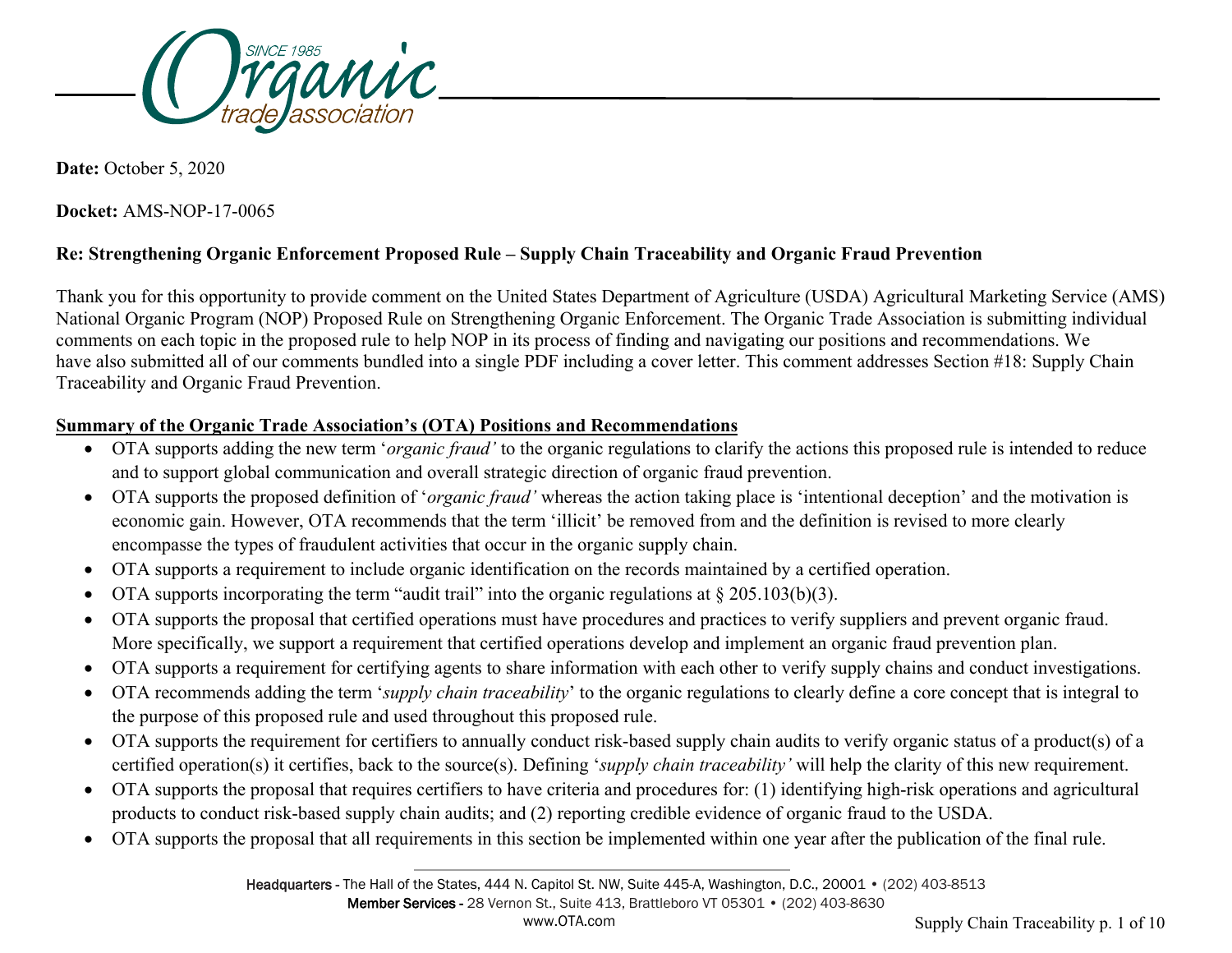

#### **NOP Questions**

## *1. Does the proposed definition of 'organic fraud' encompass the types of fraudulent activities you witness in the organic supply chain?*

No. The definition narrowly focuses on non-organic products being fraudulently labeled as organic products. The clarity of the definition would be improved with additional scenarios and examples such as making false or misleading organic claims or statements, falsifying records, fabricating fraudulent organic certificates and misrepresenting prohibited agricultural inputs as compliant with the Act and the regulations in this part. See our complete comments below.

## *2. Should certifying agents be required to perform a minimum number of trace-back audits each year?*

No. OTA does not support establishing a specific number of trace-back audits that a certifying agent needs to conduct, because the number of high-risk operations and products will vary by certifying agent. The number of risk-based supply chain audits conducted should be relative to the number of high-risk operations or products identified by each certifying agent.

## *3. Should more specific fraud prevention criteria be included in the regulation?*

As explained in more detail below, it is notable that the proposed rule itself does not provide any detail on what a "robust plan for supply chain oversight and organic fraud prevention should include." The preamble however includes a helpful explanation and lists specific components that would result in a robust plan, such as a vulnerability assessment to identify weaknesses in the operation's practices and supply chain and mitigation measures to correct vulnerabilities and minimize risks. OTA recommends additional detail be provided in the rule itself or through guidance and/or training.

## **OTA's Positions and Recommendations**

• **§ 205.2: OTA supports adding the new term '***organic fraud'* **to the organic regulations to clarify the actions this proposed rule is intended to reduce.** A term and definition are needed to distinguish "intentional acts of fraud" from other actions and/or incidents that may compromise the integrity of an organic product but are not intentional acts for the purpose of economic gain. For example, intentionally labeling and selling a non-organic product as "organic" is a fraudulent act, whereas contamination of an organic product due to an inadequate buffer system is the failure of an Organic System Plan. Both circumstances result in a violation, but the contamination event should not be defined as 'organic fraud.' For this reason, and as explained further below, we support a definition wherein "intentional deception for economic gain" is the central action to its meaning.

**'Organic fraud' is intentional deception for economic gain.** In addition to clarifying the actions this proposed rule is intended to reduce, a definition is also needed to support global communication and overall strategic direction. Food fraud is a rapidly evolving topic and regulations and standards are evolving to keep up with these changes in the marketplace, all aimed at protecting the consumer. To assist in communication and understanding among many governments, stakeholders and trading partners globally, there is a need for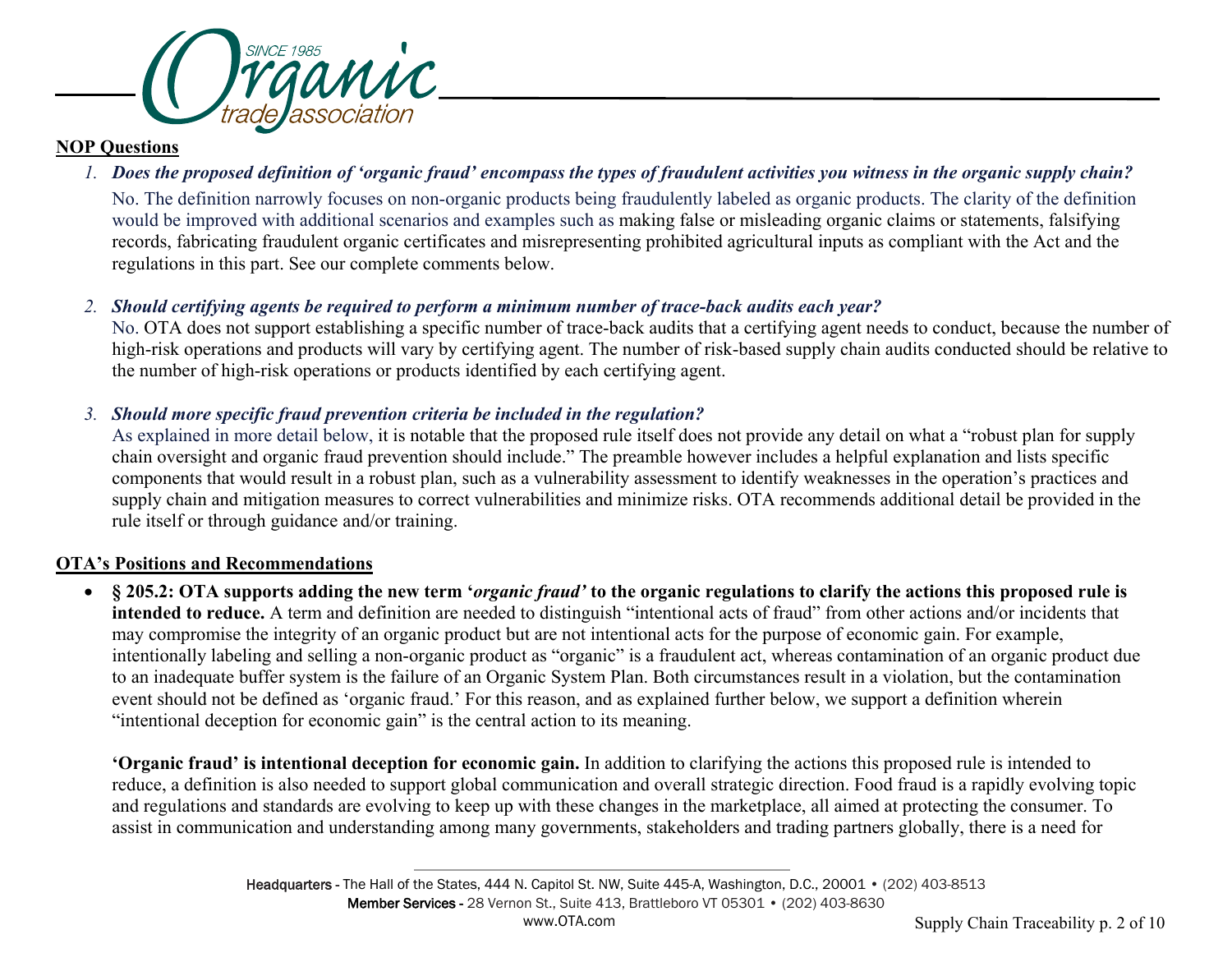

harmonization and benchmarking of key terms based on a common and well-recognized terminology framework. From this perspective, it will be most helpful if the definition of **organic fraud** is generally consistent with the most widely accepted definitions for "**food fraud**" that have been published in the past ten years and adopted by governments and private sector fraud prevention programs. Since organic fraud encompasses a wide range of agricultural products, including food and non-food, the scope extends beyond just *food*. However, while there are some unique characteristics to organic fraud, we believe the underlying concepts remain the same, whether it be food fraud, product fraud or organic fraud.

The most well-known and widely accepted definition of food fraud was published by Dr John Spink and Douglas C Moyer of the Michigan State University in 2011 and is:

■ *Food fraud is a collective term used to encompass the deliberate and intentional substitution, addition, tampering, or misrepresentation of food, food ingredients, or food packaging; or false or misleading statements made about a product for economic gain. [\(Spink and Moyer \(2011\)\)](http://onlinelibrary.wiley.com/doi/10.1111/j.1750-3841.2011.02417.x/abstract)*

Other published definitions include:

- **Food fraud is deception, using food for economic gain [\(Spink, et al 2016\)](https://www.sciencedirect.com/science/article/pii/S0956713516301219)**
- *Food Fraud: Any actions taken by businesses or individuals that deceive other businesses and/or individuals in terms of misrepresenting food, food ingredients or food packaging that brings about a financial gain. [\(Elliott,](https://webinars.newfoodmagazine.com/the-seven-sins-of-seafood)  [2018\)](https://webinars.newfoodmagazine.com/the-seven-sins-of-seafood)*
- *Food fraud "is deception of consumers using food products, ingredients and packaging for economic gain and includes substitution, unapproved enhancements, misbranding, counterfeiting, stolen goods or others." [GFSI](http://www.mygfsi.com/images/mygfsi/gfsifiles/July_2014_-_GFSI_Position_Paper_-_Mitigating_the_Impact_of_Food_Fraud.pdf)  [Position on Mitigating the Public Health Risk of Food Fraud \(2014\)](http://www.mygfsi.com/images/mygfsi/gfsifiles/July_2014_-_GFSI_Position_Paper_-_Mitigating_the_Impact_of_Food_Fraud.pdf)*
- Food fraud: illegal deception for economic gain using food (all types of fraud) (CFSA, [2015a,](https://onlinelibrary.wiley.com/doi/full/10.1111/1750-3841.14705#jfds14705-bib-0002) [2015b;](https://onlinelibrary.wiley.com/doi/full/10.1111/1750-3841.14705#jfds14705-bib-0003) DEFRA, [2014;](https://onlinelibrary.wiley.com/doi/full/10.1111/1750-3841.14705#jfds14705-bib-0007) European Parliament, [2013;](https://onlinelibrary.wiley.com/doi/full/10.1111/1750-3841.14705#jfds14705-bib-0009) GFSI, 2014; ISO, 2005; ISO, [2011;](https://onlinelibrary.wiley.com/doi/full/10.1111/1750-3841.14705#jfds14705-bib-0023) Spink & Moyer, [2011\)](https://onlinelibrary.wiley.com/doi/full/10.1111/1750-3841.14705#jfds14705-bib-0034).

In reviewing these terms and definitions, two consistent qualifiers include: 1) deliberate or intentional acts of deception; and 2) economic or financial gain. For this reason, OTA strongly supports the inclusion of "intentional deception" and "economic gain" in the NOP definition of organic fraud. The term "illicit," however, is an extra and unnecessary term that may create confusion. Organic fraud in of itself is illegal, so it seems unnecessary to qualify economic gain as being unlawful. Organic fraud is simply an intentional act, whereas the motivator is financial or economic gain. To achieve greater harmonization and reduce potential for varying interpretation, OTA suggests striking the term 'illicit.'

In addition, OTA would like to see a definition that more clearly encompasses the types of fraudulent activities that occur in the organic supply chain. The proposed definition is very general and limits the activity to selling non-organic products as NOP certified. While all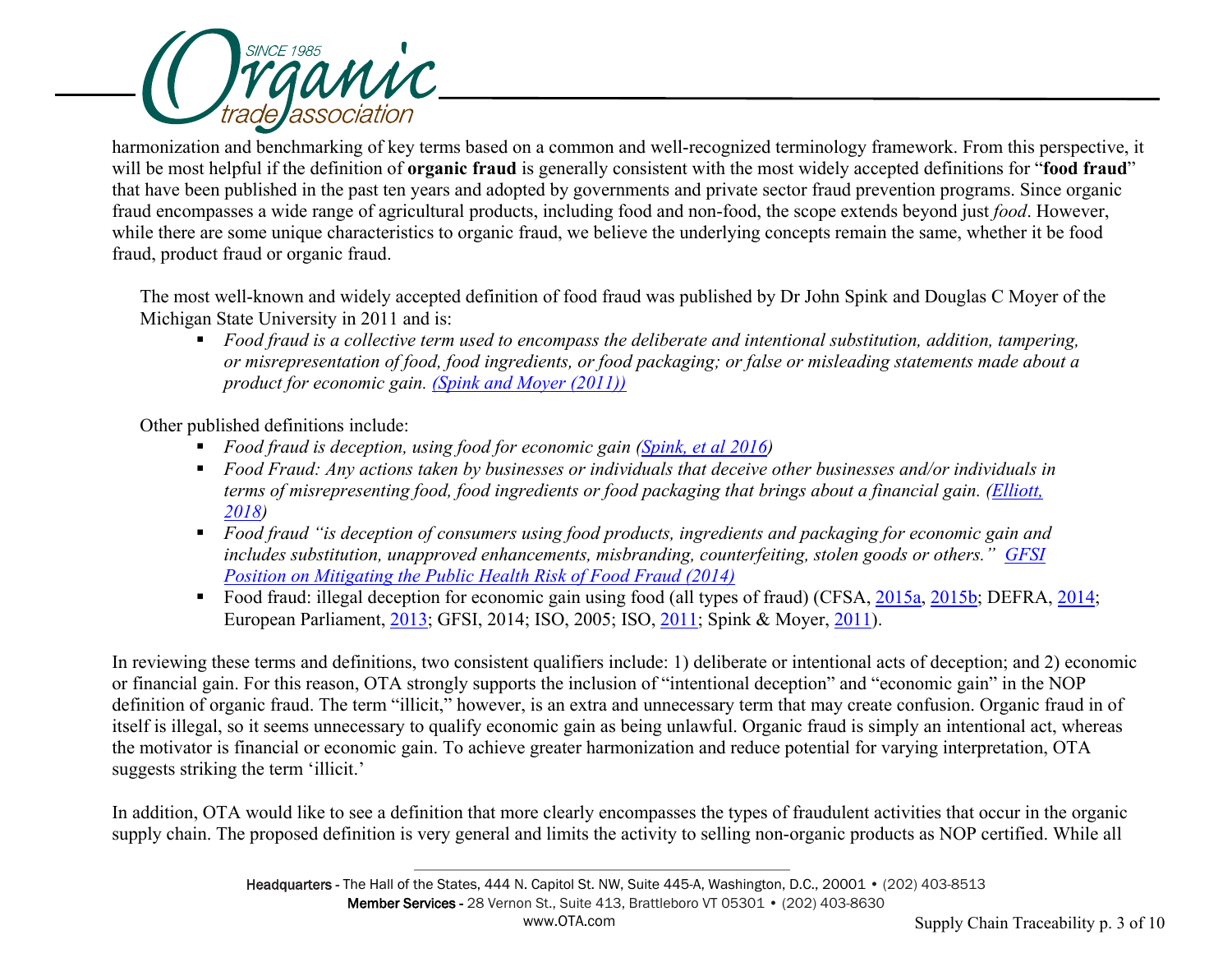

fraudulent activity may generally fall under the umbrella of this description, it would be helpful to provide some examples, particularly ones around falsifying records and making false or misleading claims or statements on records and/or labels. OTA is also concerned that the proposed definition does not encompass agricultural input fraud, when "fertilizer fraud" holds such a prominent place in the organic sector's history of fraud and continues to present a fraud opportunity.

- **→ Recommendation:** Remove the term 'illicit' and revise the definition to more clearly encompass the types of fraudulent activities that occur in the organic supply chain. *See OTA's requested revision in Table 13*.
- **§ 205.103(b): OTA strongly supports the proposal to include organic identification on records maintained by a certified operation**. To ensure that a product's status is clear throughout the audit trail, proper identification is needed on both the product label and the corresponding product records. Accordingly, OTA supports the proposed revision to § 205.103(b)(2). We also agree with AMS and support the certified operation's flexibility to use alternative abbreviations of a products organic status on both non-retail labels and records, including but not limited to "MWO" (i.e., "made with organic"), ORG (i.e., "organic"), color designations, or other tracking systems that are used internally within a certified organic operation to denote a product's organic status. *(See also OTA Comments on Non-retail Labeling)*
- **§ 205.103(b)(3)**: **OTA supports incorporating the term "audit trail" into the organic regulations.** The regulations define the term '*audit trail.*' However, it is not used in the regulations. The proposal to add this term into the record keeping requirements at § 205.103(b)(3) will help clarify that certified operations are required to maintain audit trail documentation for product handled or produced by the certified operation. This change will help clarify the type and extent of records that a certified operation needs to maintain.
- **§ 205.201(a)(3): OTA strongly supports a requirement that certified operations must describe and implement procedures to verify the organic status of suppliers and products in their supply chain and prevent organic fraud.** It is critical that certified operations implement effective practices to mitigate and prevent organic fraud, and it is necessary that such practices are described in the operation's Organic System Plan at § 205.201(a)(3) and verified by a certifying agent. Certified operations are uniquely positioned at the front-line of organic fraud prevention and each operation has the ability to carefully assess their supply chains and identify where the gaps and weak points ('hot spots') may be to develop appropriate and effective fraud mitigation measures. A requirement for a certified operator to develop and implement an organic fraud prevention plan will be critical to reducing the opportunity for organic fraud. The effectiveness of the plan, however, will depend on the quality of the fraud vulnerability assessment and the corresponding process used to develop, monitor and verify organic fraud mitigation measures. From this perspective and consistent with the requirements of OTA's organic fraud prevention program, "*Organic Fraud Prevention Solutions*," we agree with NOP, as explained in the preamble, that a robust plan for supply chain oversight and organic fraud prevention must include the following: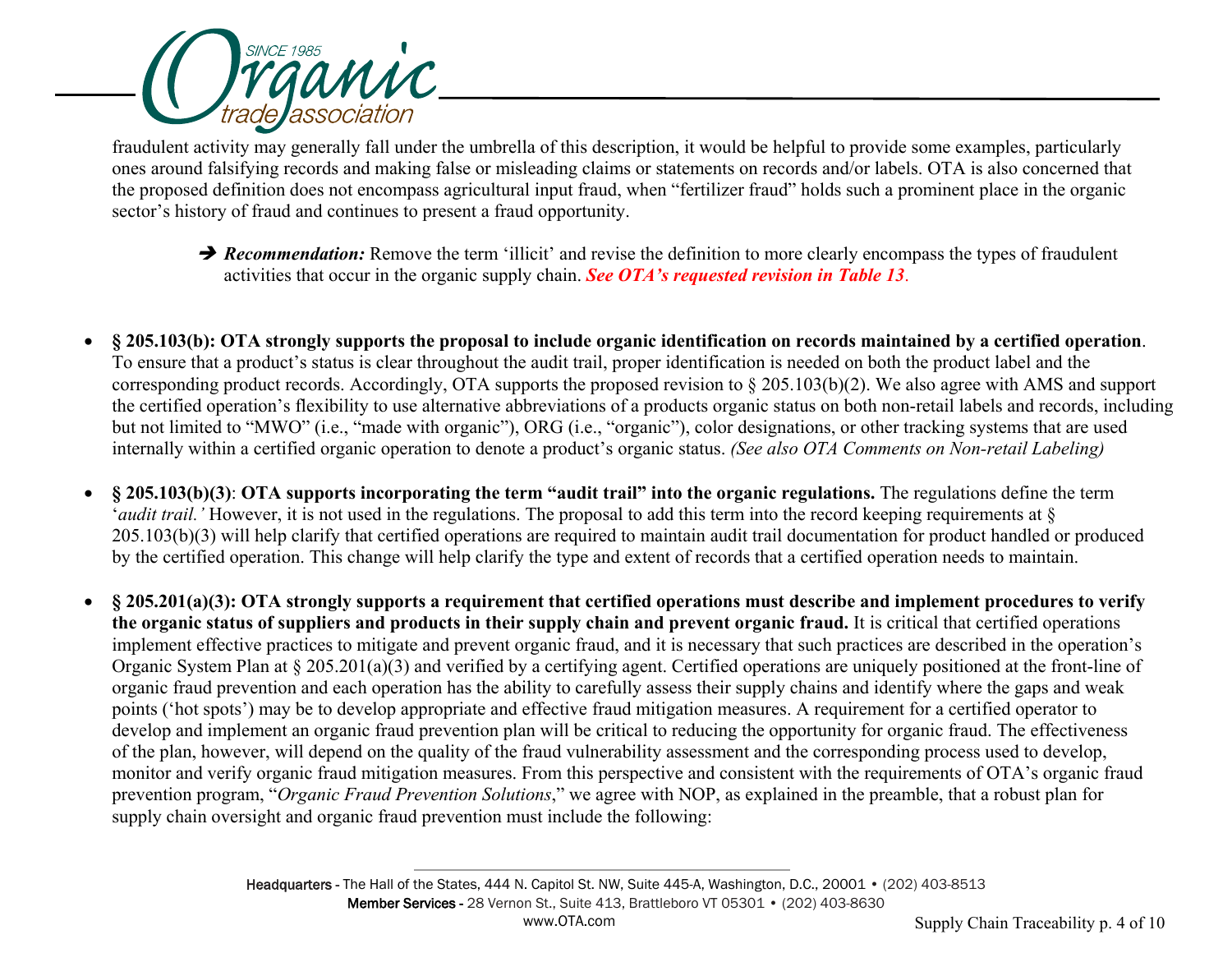

- o A map or inventory of the operation's supply chain which identifies suppliers;
- o Identification of critical control points in the supply chain where organic fraud or loss of organic status are most likely to occur;
- o A vulnerability assessment to identify weaknesses in the operation's practices and supply chain;
- o Practices for verifying the organic status of any product they use;
- o A process to verify suppliers and minimize supplier risk to organic integrity;
- o Mitigation measures to correct vulnerabilities and minimize risks;
- o Monitoring practices and verification tools to assess the effectiveness of mitigation measures; and
- o A process for reporting suspected organic fraud to certifying agents and NOP.

The critical components of an organic fraud prevention plan, as listed above, are in fact requirements of OTA's fraud prevention program. It is notable, however, that the proposed rule itself does not include any of this detail and therefore NOP's expectation for what a "robust plan for supply chain oversight and organic fraud prevention would include" may not translate into practice.

OTA thanks NOP for citing OTA's *Organic Fraud Prevention Solutions* as a private sector program developed for organic operations to help detect and prevent organic fraud. Our program, in fact, was designed to train and help certified operations conduct a quality organic fraud vulnerability assessment and develop an appropriate and effective organic fraud prevention plan. We look forward to working with certified organic operations and collaborating with certifying agents to support this new requirement.

- **§§ 205.501(a)(13) and 205.504(b)(4): OTA supports the proposed requirement for certifying agents to share information with each**  other to verify supply chains and conduct investigations, and to have procedures for doing so. Certifying agents must share information with one another to facilitate trace-back audits, investigations, and verification. The system simply will not work otherwise. OTA is sensitive to the need to maintain strict confidentiality with respect to certifying agents' clients and not disclose business-related information to third parties that are not involved with the regulation or certification operations. For enforcement purposes, however, we fully support a requirement that certifying agents must exchange any compliance-related information that is credibly needed to investigate an operation to determine compliance with the organic regulations.
- **§ 205.501(a)(21): OTA supports the proposed requirement for certifiers to annually, conduct risk-based supply chain audits to verify organic status of a product(s) of a certified operation(s) it certifies, back to the source(s).** The proposed rule would require that certifying agents develop and maintain procedures and criteria for identifying which operations and products among those it certifies are at high risk for organic fraud, and accordingly conduct supply chain audits on a sample of operations and products which it determines to be high-risk. OTA strongly supports this new requirement. We also recognize that the process of developing and ranking risk-assessment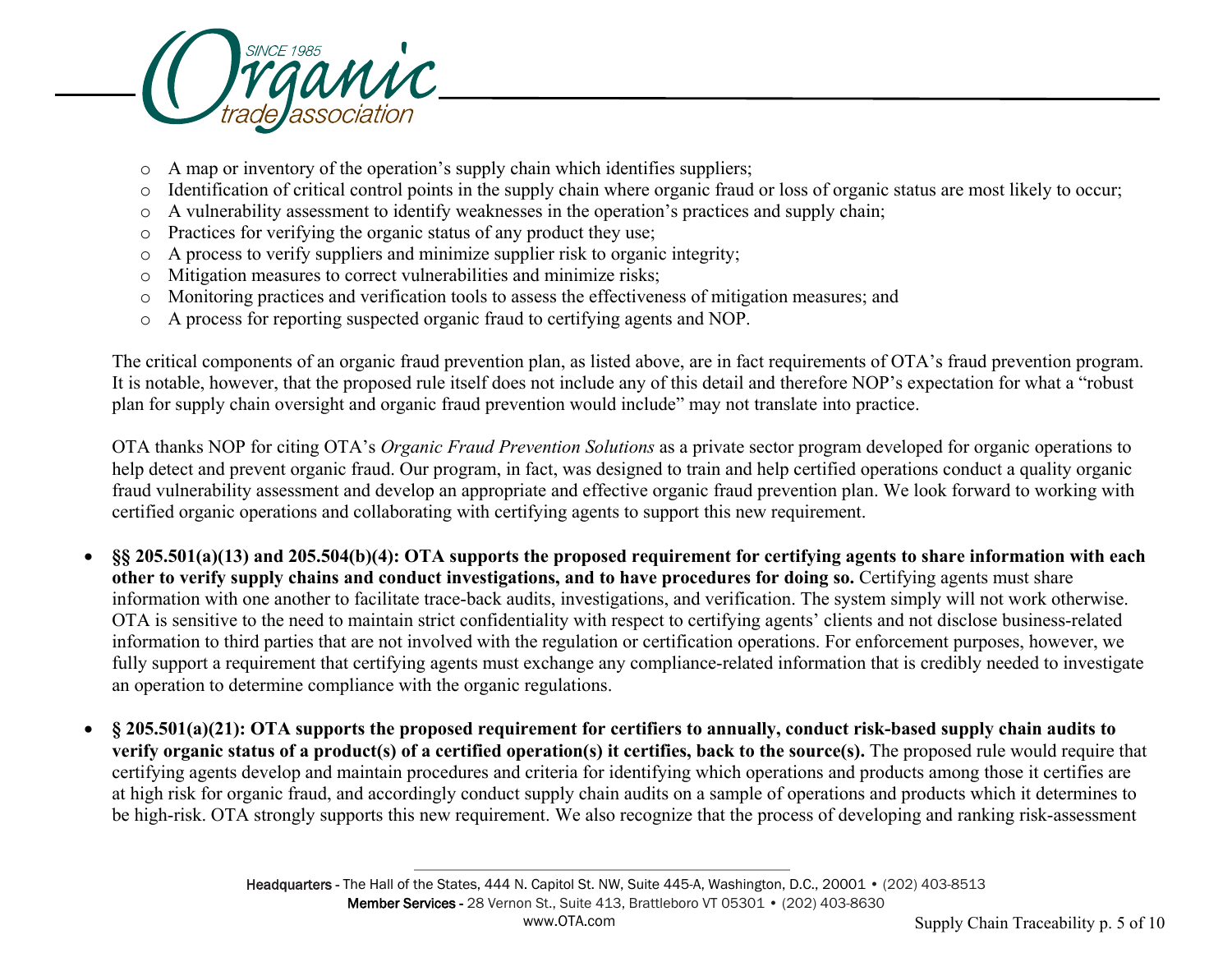

criteria will be a challenging, time intensive process that will evolve over time. Certifying agents will need good access to and awareness of market trends, enforcement actions and other applicable socio-economic and geo-political considerations, all relevant to fraud risk.

• **§ 205.504(b)(7): OTA supports the proposal requiring certifiers to have 1) criteria to identify high-risk operations; 2) procedures to conduct risk-based supply chain audits; and 3) procedures for reporting credible evidence of organic fraud to USDA.** We recommend that certifying agents also have procedures in place to identify high-risk operations and agricultural products for the purpose of identifying the appropriate use of unannounced inspections to meet or exceed the minimum number of unannounced inspections required by each certifying agent. OTA requests this requirement be added to the proposed requirements for unannounced inspections at § 205.403(b). See OTA's comments on On-site Inspections, Topic #4. We have included the revision in Table 13 below as well. *See also our comments on Grower Group Operations.* 

|  |  | Table 13: OTA's Requested Revisions to the Proposed Rule and Recommendations for Guidance |  |
|--|--|-------------------------------------------------------------------------------------------|--|
|  |  |                                                                                           |  |

| Action &                                                                                                                                         | <b>Proposed Rule Text</b>                                                                                                                                                                                                                                | Revisions and/or Guidance needed to implement OTA's Positions and                                                                                                                                                                                                                                                                                                                                                                                                                                                                   |  |  |
|--------------------------------------------------------------------------------------------------------------------------------------------------|----------------------------------------------------------------------------------------------------------------------------------------------------------------------------------------------------------------------------------------------------------|-------------------------------------------------------------------------------------------------------------------------------------------------------------------------------------------------------------------------------------------------------------------------------------------------------------------------------------------------------------------------------------------------------------------------------------------------------------------------------------------------------------------------------------|--|--|
| <b>Section</b>                                                                                                                                   |                                                                                                                                                                                                                                                          | improve the quality, clarity and utility of the Proposed Rule                                                                                                                                                                                                                                                                                                                                                                                                                                                                       |  |  |
| Add new term<br>205.2                                                                                                                            | <i>Organic Fraud:</i> Intentional deception for illicit<br>economic gain, where non-organic products are<br>labeled, sold, or represented as "100 percent<br>organic," "organic," or "made with organic (specified<br>ingredients or food $group(s))$ ." | <b>Revision needed:</b> OTA supports the adding the term "Organic"<br>Fraud" to the organic regulations, however we recommend some<br>minor revisions to:<br>1) further harmonize the definition to assist in<br>$\bullet$<br>communication and understanding among many<br>governments, stakeholders and trading partners; and<br>2) ensure that the definition includes examples to help<br>convey the meaning and ensure that it covers all types of<br>fraudulent activities that are witnessed in the organic supply<br>chain. |  |  |
| OTA Requested Revision: Organic Fraud: Intentional deception, for illiest economic gain using the USDA organic label. Organic fraud              |                                                                                                                                                                                                                                                          |                                                                                                                                                                                                                                                                                                                                                                                                                                                                                                                                     |  |  |
| includes but is not limited to labeling, selling, or representing nonorganic products as "100 percent organic," "organic," or "made with organic |                                                                                                                                                                                                                                                          |                                                                                                                                                                                                                                                                                                                                                                                                                                                                                                                                     |  |  |
| (specified ingredients or food group(s))," deliberately making false or misleading organic claims or statements, falsifying records, fabricating |                                                                                                                                                                                                                                                          |                                                                                                                                                                                                                                                                                                                                                                                                                                                                                                                                     |  |  |

fraudulent organic certificates and misrepresenting agricultural inputs as compliant with the Act and the regulations in this part.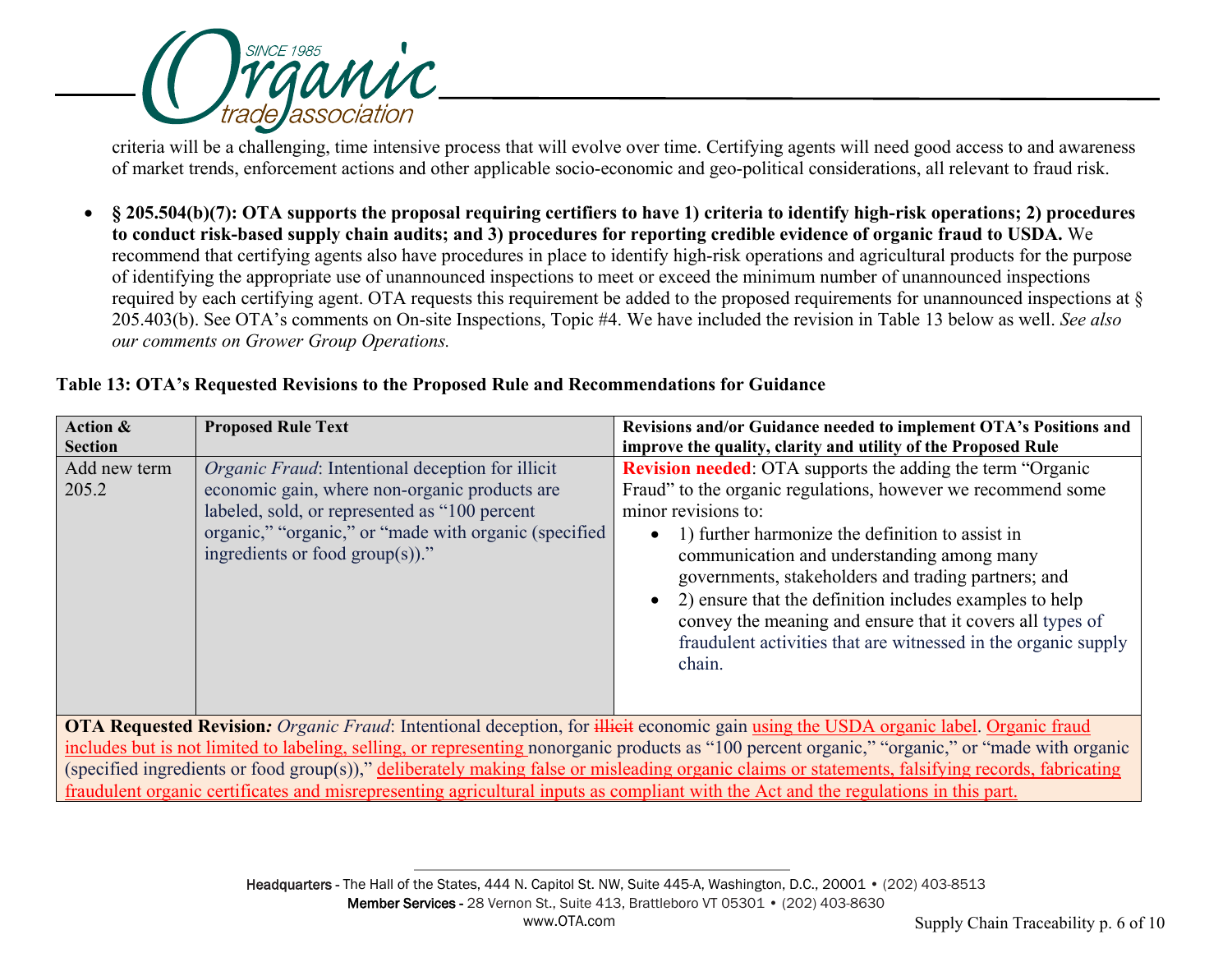

| Revise                              | Fully disclose all activities and transactions of the     | <b>Support:</b> OTA supports the added requirement to include organic     |
|-------------------------------------|-----------------------------------------------------------|---------------------------------------------------------------------------|
| 205.103(b) (2)                      | certified operation in sufficient detail as to be readily | identification on the records maintained by a certified operation.        |
|                                     | understood and audited, including identification          |                                                                           |
|                                     | in records of products as "100% organic," "organic,"      |                                                                           |
|                                     | or "made with organic (specified ingredients or food      |                                                                           |
|                                     | $group(s)),$ " as applicable;                             |                                                                           |
| Add                                 | Include audit trail documentation for product handled     | <b>Support:</b> This change will help clarify the type and extent of      |
| 205.103(b)(3)                       | or produced by the certified operation;                   | records that a certified operation needs to maintain. The regulations     |
|                                     |                                                           | define audit trail, but until now, it is not used within the regulations. |
| Revise                              | A description of the monitoring practices and             | Support: OTA strongly supports the proposed requirement that              |
| 205.201(a) (3)                      | procedures to be performed and maintained,                | certified operations must include, in the OSP, a description of the       |
|                                     | including the frequency with which they will be           | monitoring practices and procedures to verify suppliers in the            |
|                                     | performed, to verify that the plan is effectively         | supply chain and organic status of products received, and to prevent      |
|                                     | implemented. This must include a description of the       | organic fraud.                                                            |
|                                     | monitoring practices and procedures to verify             |                                                                           |
|                                     | suppliers in the supply chain and organic status of       |                                                                           |
|                                     | products received, and to prevent organic fraud, as       |                                                                           |
|                                     | appropriate to the certified operation's activities.      |                                                                           |
| <b>OTA Requested Revision: None</b> |                                                           |                                                                           |
| Revise                              | Maintain strict confidentiality with respect to its       | Support: no concerns.                                                     |
| 205.501(a) (10)                     | clients under the applicable organic certification        |                                                                           |
|                                     | program and not disclose to third parties (except for     |                                                                           |
|                                     | the Secretary or the applicable State organic             |                                                                           |
|                                     | program's governing State official or their authorized    |                                                                           |
|                                     | representatives) any business-related information         |                                                                           |
|                                     | concerning any client obtained while implementing         |                                                                           |
|                                     | the regulations in this part, except:                     |                                                                           |
|                                     | except as provided for in $§205.504(b)(5);$ :             |                                                                           |
|                                     | (i) For information that must be made available to        |                                                                           |
|                                     | any member of the public, as provided for in              |                                                                           |
|                                     | §205.504(b)(5);                                           |                                                                           |
|                                     | (ii) For enforcement purposes, certifying agents must     |                                                                           |
|                                     | exchange any compliance-related information that is       |                                                                           |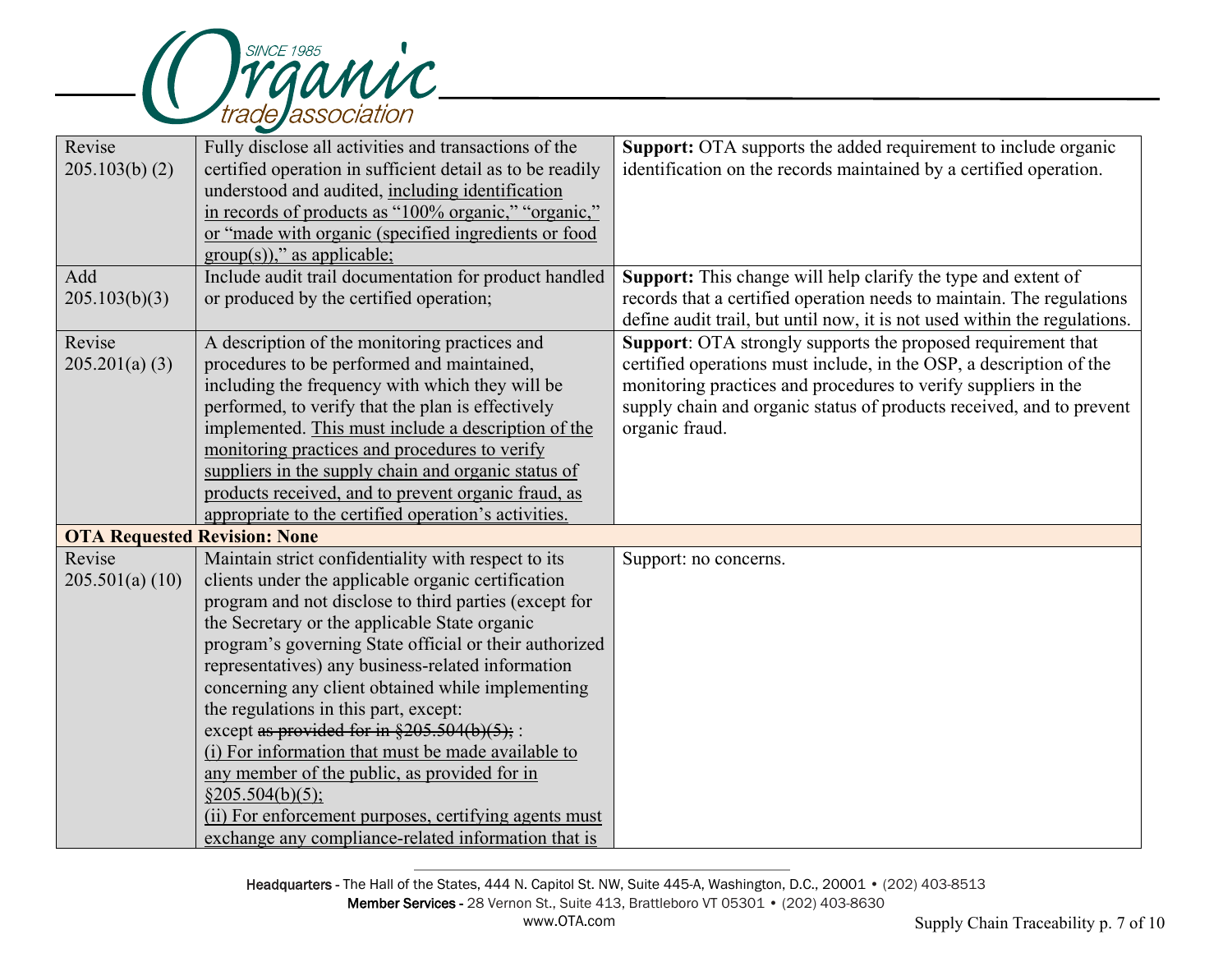

|                 | credibly needed to certify, decertify, or investigate an<br>operation, including for the purpose of verifying<br>supply chain traceability and audit trail |                                                                            |
|-----------------|------------------------------------------------------------------------------------------------------------------------------------------------------------|----------------------------------------------------------------------------|
|                 | documentation; and (iii) If a certified operation's                                                                                                        |                                                                            |
|                 | proprietary business information is compliance-<br>related and thus credibly needed to certify, decertify,                                                 |                                                                            |
|                 | or investigate that operation, certifying agents may                                                                                                       |                                                                            |
|                 | exchange that information for the purposes of                                                                                                              |                                                                            |
|                 | enforcing the Act, but the information in question                                                                                                         |                                                                            |
|                 | still retains its proprietary character even after it is                                                                                                   |                                                                            |
|                 | exchanged and all of the certifying agents that are                                                                                                        |                                                                            |
|                 | involved in the exchange still have a duty to preserve                                                                                                     |                                                                            |
|                 | the confidentiality of that information after the<br>exchange.                                                                                             |                                                                            |
| Revise          | Accept the certification decisions made by another                                                                                                         | Support: OTA strongly agrees this proposed revision is necessary           |
| 205.501(a) (13) | certifying agent accredited or accepted by USDA                                                                                                            | in order to accomplish full supply chain traceability.                     |
|                 | pursuant to §205.500. Certifying agents must provide                                                                                                       |                                                                            |
|                 | information to other certifying agents to ensure                                                                                                           |                                                                            |
|                 | organic integrity or to enforce organic regulations,                                                                                                       |                                                                            |
|                 | including to verify supply chain integrity,                                                                                                                |                                                                            |
|                 | authenticate the organic status of certified products,<br>and conduct investigations;                                                                      |                                                                            |
| Redesignate as  | Annually, conduct risk-based supply chain audits to                                                                                                        | <b>Revision needed:</b> OTA supports the requirement for certifying        |
| 205.501(a)(23); | verify organic status of a product(s) of a certified                                                                                                       | agents to conduct risk-based supply chain audits to verify organic         |
| add new         | operation(s) it certifies, back to the source(s).                                                                                                          | status of product(s) of a certified operation(s) it certifies, back to the |
| paragraph (21)  |                                                                                                                                                            | source(s). However, the meaning of the term "source" is not clear.         |
|                 |                                                                                                                                                            | The preamble clarifies this term to mean "farm," or the source at          |
|                 |                                                                                                                                                            | "any step in the supply chain." To improve the clarity of the              |
|                 |                                                                                                                                                            | proposed requirement, we recommend a minor revision that will              |
|                 |                                                                                                                                                            | capture the explanation provided in the preamble.                          |
|                 |                                                                                                                                                            |                                                                            |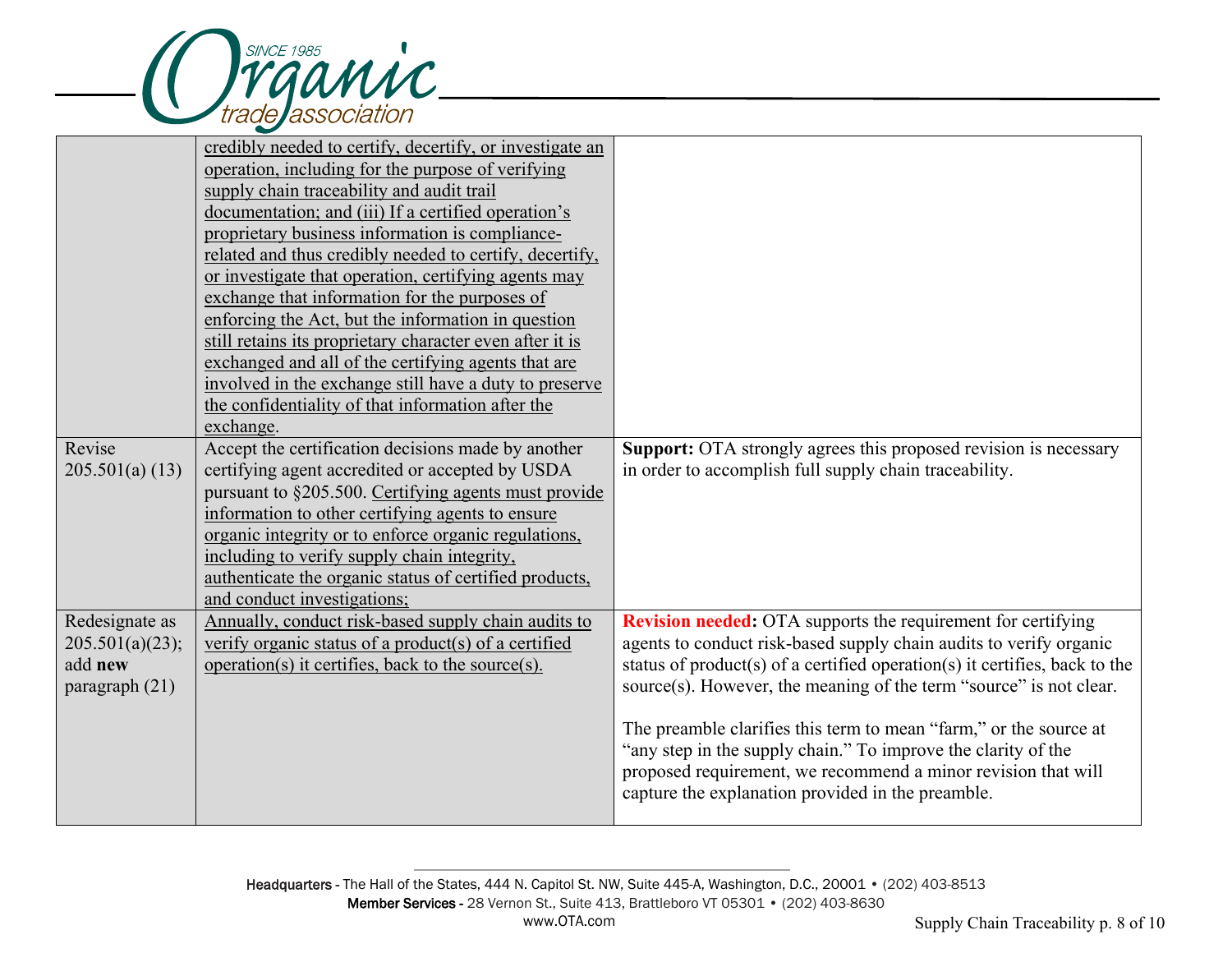

**New term and definition needed:** OTA supports adding the term '*supply chain traceability*' to the organic regulations to clearly define a core concept that is integral to the purpose of this proposed rule and used throughout this proposed rule.

**OTA Requested Revision:** Annually, conduct risk-based supply chain audits to verify organic status of a product(s) of a certified operation(s) it certifies, back to the source(s) at any step in the supply chain.

**OTA Requested Revision (NEW term – supply chain traceability):** Add a new term to §205.2 - *Supply Chain Traceability*. The ability to identify and track a product (including its location, history, and organic nature) along its entire supply chain, from source to consumption, and/or "backwards "from consumption to source. A supply chain audit assesses supply chain traceability for specific products, verifying whether records show all movement, transactions, custody, and activities involving the products.

| Revise         | A copy of the procedures to be used for maintaining       | <b>Support:</b> OTA agrees that sharing information with other         |
|----------------|-----------------------------------------------------------|------------------------------------------------------------------------|
| 205.504(b) (4) | the confidentiality of any business-related               | certifying agents and maintaining confidentiality is critical and that |
|                | information as set forth in $\S205.501(a)(10)$ ; sharing  | written procedures are necessary.                                      |
|                | information with other certifying agents and for          |                                                                        |
|                | maintaining the confidentiality of any business-          |                                                                        |
|                | related information as set forth in $\S 205.501(a)(10)$ ; |                                                                        |
| Add            | A copy of the criteria to identify high-risk operations   | Support: OTA supports the proposal requiring certifiers to have        |
| 205.504(b) (7) | and products; and procedures to conduct risk-based        | criteria for (1) identifying high-risk operations and agricultural     |
|                | supply chain audits, as required in $\S205.501(a)(21)$ ;  | products; and procedures to conduct risk-based supply chain audits,    |
|                | and procedures to report credible evidence of organic     | and procedures for (2) reporting credible evidence of organic fraud    |
|                | fraud to the Administrator.                               | to the USDA.                                                           |
|                |                                                           |                                                                        |
|                |                                                           | <b>Recommendation:</b> OTA recommends that a similar requirement       |
|                |                                                           | for apply to the assessment of unannounced inspections and grower      |
|                |                                                           | groups. See the suggestion for unannounced inspections below as        |
|                |                                                           | well as our comments on On-site Inspections and Grower Group           |
|                |                                                           | Operations.                                                            |
|                |                                                           |                                                                        |
|                |                                                           |                                                                        |
|                |                                                           |                                                                        |

Headquarters - The Hall of the States, 444 N. Capitol St. NW, Suite 445-A, Washington, D.C., 20001 • (202) 403-8513 Member Services - 28 Vernon St., Suite 413, Brattleboro VT 05301 • (202) 403-8630